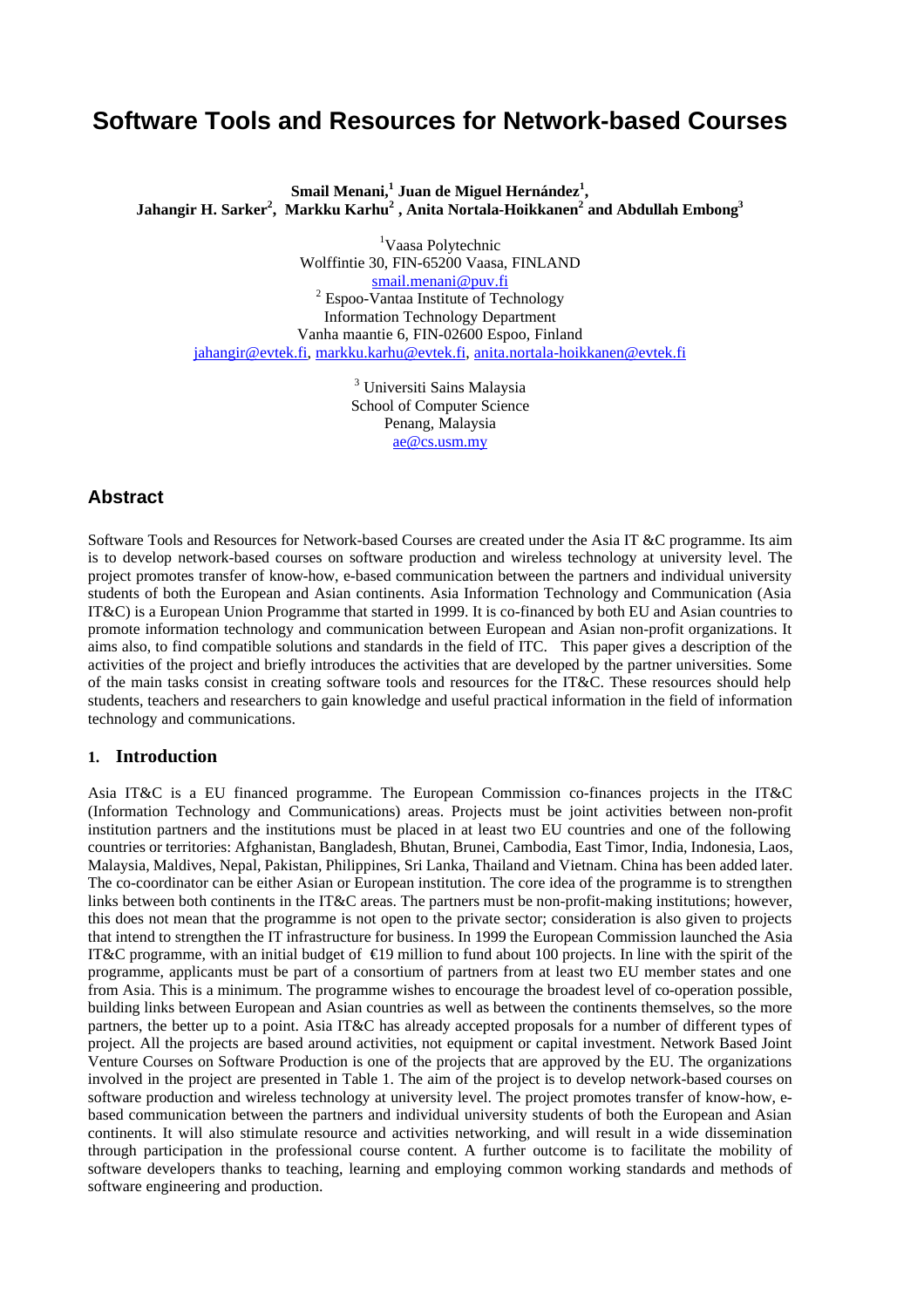| Name of the organization                                         | Country  | <b>Web address</b> |  |
|------------------------------------------------------------------|----------|--------------------|--|
| Espoo - Vantaa Institute of Technology (EVTEK) (Co-ordinator)    | Finland  | www.evtek.fi       |  |
| Helsinki Polytechnic (STADIA)                                    | Finland  | www.stadia.fi      |  |
| Vaasa Polytechnic                                                | Finland  | www.puv.fi         |  |
| <b>INHOLLAND University</b>                                      | Holland  | www.inholland.nl   |  |
| University Sains Malaysia (USM)                                  | Malaysia | www.usm.my         |  |
| Asian Institute of Technology (AIT)                              | Thailand | www.ait.ac.th      |  |
| Sirindhorn International Institute of Technology, Rangsit Campus | Thailand | www.siit.tu.ac.th  |  |

**Table 1: Organizations involved in the project** 

# **2. Structure of the project**

The project is structured into five main activities. Starting with a survey on the needs of the participating universities, the partners carried out a study on a new educational and pedagogic methodology called Network Based Project Learning (NBPL) model. This model includes organization, facilitation and assessment of the NBPL, as well as adapting an existing NBPL model to the needs of the project. A framework of network-based learning models is established to support pilot courses using the NBPL model on software production. During this phase, the partners tested and validated the new pedagogical models, and developed specific resources and tools for the learning projects. Finally, the project will enter into the 'dissemination phase', where the information on the progress and results of the project will largely be made available for the main target groups, which are not only partner institutes, but also their partners in different contexts (i.e. industrial companies, UNESCO/UNEVOC network, other universities). This phase includes the development of a web-based user community to support teachers; trainers and course designers in using network based learning models, materials and tools. The whole project will be in continuous "monitoring and evaluation" mode, which will enable the partnership to create a monitoring and evaluation system, develop a methodological approach, tools and indicators to asses the effectiveness and the coherence of the different models within the contexts of higher education bodies.

# **3. Methods of Implementation and Responsibilities**

This project represents network based learning tools and content to organise vocational and university learning. It takes into consideration the flexible and ever changing job requirements of the working life. It also promotes the learning of personal skills required in modern professions, and improves capabilities and preparedness for lifelong learning. All of these characteristics highly contribute to the quality and innovativeness of education. The concrete, innovative tools and models developed in the project can easily be adapted to different fields of education and to various kind of learning audiences (e.g. young and elderly people, highly educated and less educated).

EVTEK is the co-ordinator and monitor of the project. The other activities of the project are shared with the partner universities. The development of learning tools and software was done at the AIT in Thailand and EVTEK in Finland. The developments of the network-based learning courses were mostly in the responsibility of Vaasa Polytechnic and EVTEK. The other professors from other partner universities are responsible for systems specification and conducting evaluation of the pilot systems as well as to the dissemination phase. Each partner has co-operated with the effort of his own competence. This co-operation has increased the mutual understanding and established a link between the two continents and we hope it will also increase the technology cross-flow.

# **4. Learning Tools and Software**

### **4.1 Question-and-Answer (Q&A) System**

The basic idea of O&A system (Figure 1) was to develop a software framework with reusable components to support a specific teaching/learning (the Question-and-Answer) model. It demonstrates how such a software framework can be used for building educational software systems on top of Internet/Intranet and Web technologies, which can be easily adapted to different levels and subjects of education. The developed educational environment is called distance-less, allowing students to have instant support from teachers and to be active participants in the educational process. The applied approaches three main features:

a) The choice of an appropriate teaching/learning model; Question-and-Answer (Q&A) model is applied and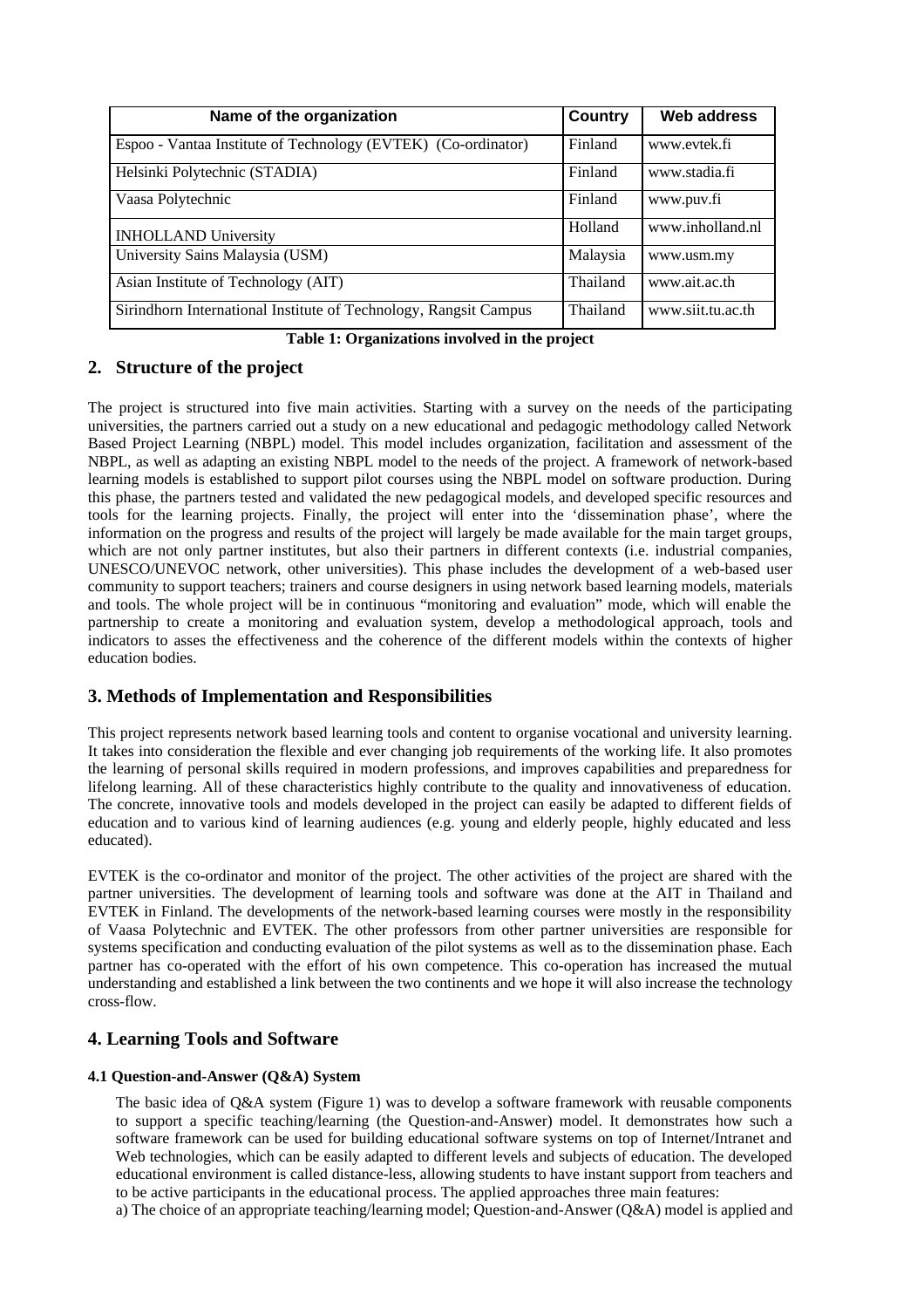implemented. It is flexible enough to be embedded into various computer-assisted teaching/learning environments due to (1) questioning strategy and (2) up-to-date software development technologies.

b) Applying Internet and Web technologies as a foundation for building a single virtual classroom; we call this a distance-less learning environment to emphasize the permanent connection, although virtual in nature, between teachers and learners and eliminating the constraints that are inherent in traditional distance learning environments.

c) Paying special attention to the approach, methods and techniques used to develop the supporting educational software tool. The development methodology uses state-of-the-art object-oriented components and frameworks, which allow building of highly adaptive, flexible, easy to use and maintain systems. See more at http://qa.evtek.fi.



**Figure 1: Q&A System. A prototype**

#### **4.2 NetPro - Network Based Project Learning in Engineering Education**

The NetPro project that developed innovative methodologies (See figure 2) and Web tools for collaborative project learning was carried out with the support of the Commission of the European Communities under the Leonardo da Vinci programme. The participants of the NetPro project came from Bulgaria, Finland, France, Holland, Italy and United Kingdom. The tools simplify the management of project-based learning activities, saving time for staff and students. The NetPro tools support collaboration in cross-institutional learning communities. The tools facilitate publishing, accessing and monitoring of project deliverables, as well as collaborative activities such as peer reviewing. The tools are discipline independent.

With the NetPro tools, instructors can set-up collaboration space on the Web and link it into their course site. The collaboration space is a database application with user specific interfaces. The Project Deliverables Centre (PDC) is the core component of NetPro tools. It has two primary purposes: to support knowledge of sharing between students, and to ease the tutor's workload in high-level project management.

The PDC is an interactive database application that is used through a standard Web browser. User does not need any knowledge of Web authoring or special tools to use the application. The system has been implemented with MySQL and PHP, which run e.g. on an inexpensive Linux server. See more at http://netpro.evtek.fi.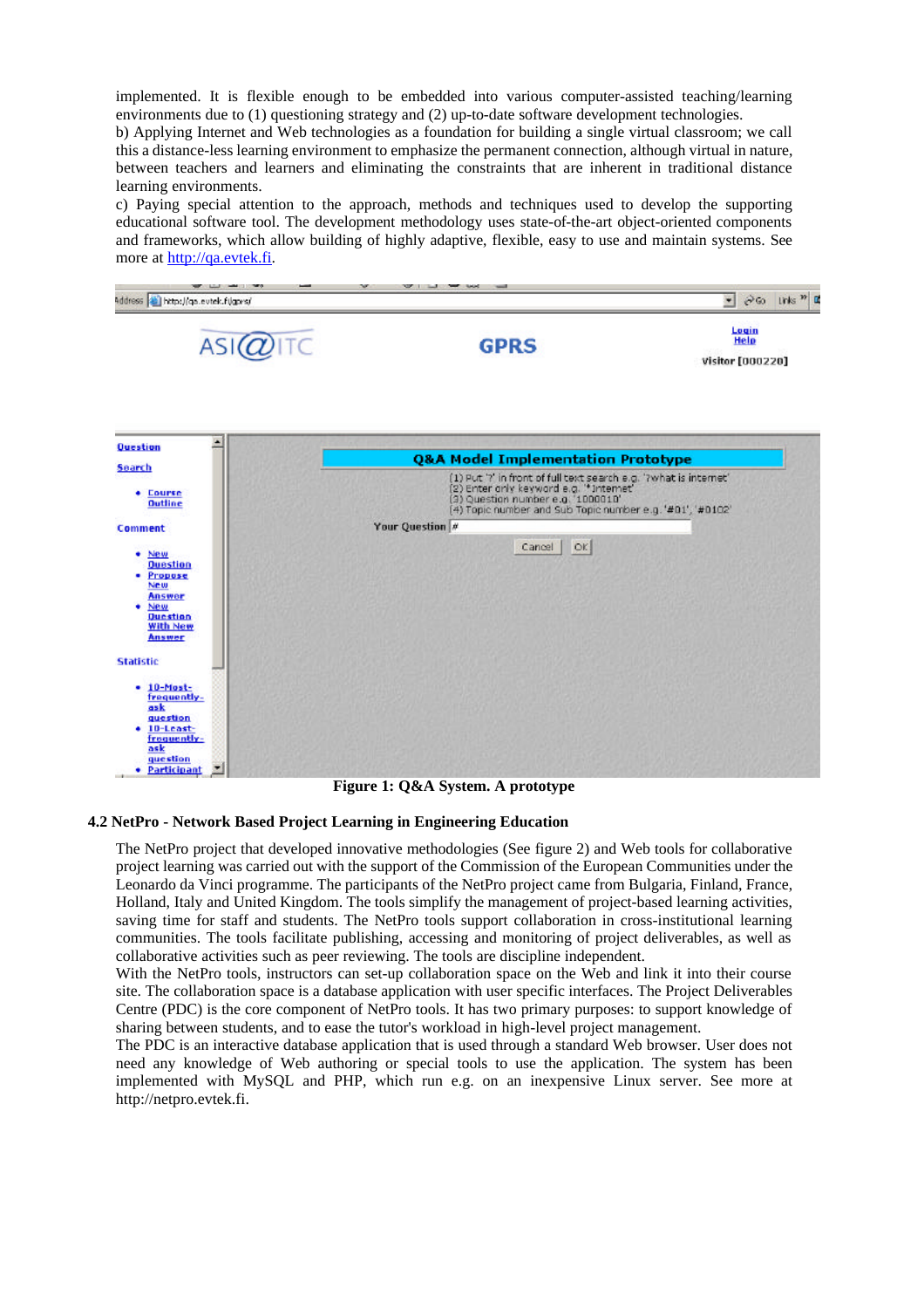| PDC Demo Flash - Microsoft Internet Explorer                                |                         |                    |              |          | $  \sqrt{2}$                                                                                                                                                                                           |
|-----------------------------------------------------------------------------|-------------------------|--------------------|--------------|----------|--------------------------------------------------------------------------------------------------------------------------------------------------------------------------------------------------------|
| <b>Admin - Centres</b><br>NetPro<br><b>DC DEMO</b><br>profile.              |                         |                    |              |          | This is the main view for a course supervisor after login. It allows the course supervisor to create<br>and manage Project Deliverables Centres (PDCs), maintain student database, and update the user |
|                                                                             |                         |                    |              |          | <b>JUMP TO SECTION</b>                                                                                                                                                                                 |
|                                                                             |                         |                    |              |          |                                                                                                                                                                                                        |
| Centres                                                                     |                         |                    |              |          | Help                                                                                                                                                                                                   |
|                                                                             |                         |                    |              |          | Create Community   Update Profile   logout                                                                                                                                                             |
| Project Deliverable Centres for hannutam                                    |                         |                    |              |          |                                                                                                                                                                                                        |
| My Communities   My Subjects   Categories   Search                          |                         |                    |              |          | Student Setup Create Centre                                                                                                                                                                            |
|                                                                             |                         |                    |              |          |                                                                                                                                                                                                        |
|                                                                             |                         |                    |              |          |                                                                                                                                                                                                        |
| 1 *NetPro-Media technology pilots<br>DP99-D0050 Multimedia Product          |                         |                    |              | <b>a</b> |                                                                                                                                                                                                        |
|                                                                             |                         |                    | $\mathbf{d}$ | a        |                                                                                                                                                                                                        |
| DAP01S-D0011 Interactive Web Application<br>DESS-MM Multimedia applications |                         |                    |              |          |                                                                                                                                                                                                        |
| DP00s-D0050 Multimedia Product                                              | $\overline{?}$          |                    |              |          |                                                                                                                                                                                                        |
| PR23- HvU interactive web apllication                                       | $\overline{\mathbf{r}}$ |                    |              |          |                                                                                                                                                                                                        |
| BCMA-2002 HvU-MT programma B&C - Methodiek A                                | $\overline{2}$          |                    |              |          |                                                                                                                                                                                                        |
| 2*EVITech-Hannu Markkanen                                                   |                         |                    |              |          |                                                                                                                                                                                                        |
| DP00-D0002 Small Scale Publication                                          |                         |                    |              |          |                                                                                                                                                                                                        |
| DAP01S-D0002 Publishing project                                             |                         |                    | $\mathbf{d}$ |          |                                                                                                                                                                                                        |
| 3 Testing                                                                   |                         |                    |              |          |                                                                                                                                                                                                        |
| NetPro Il PDC demo                                                          |                         | 2 <sub>m</sub> d a |              |          |                                                                                                                                                                                                        |
| * indicates the community(s) you have created                               |                         |                    |              |          |                                                                                                                                                                                                        |
|                                                                             |                         |                    |              |          |                                                                                                                                                                                                        |
|                                                                             |                         |                    |              |          |                                                                                                                                                                                                        |
|                                                                             |                         |                    |              |          |                                                                                                                                                                                                        |
|                                                                             |                         |                    |              |          |                                                                                                                                                                                                        |
|                                                                             |                         |                    |              |          |                                                                                                                                                                                                        |

# **5. Learning Content and courses**

### **5.1 GPRS Technology**

A course on GPRS Technology introduces General Packet Radio Service (GPRS) technology based on packet switched cellular system. The goal of this course is to provide understanding about the structure and operation of the GPRS network. A few high technology courses like General Packet Radio Services (GPRS), 3<sup>rd</sup> Generation Mobile Technology (3G) were provided in this institute under this project. Finland is one of the leading countries for mobile radio technology. EVTEK has a long-term tradition to provide various courses to contribute in this technology by teaching mobile radio technology. See more at http://gprs-course.evtek.fi.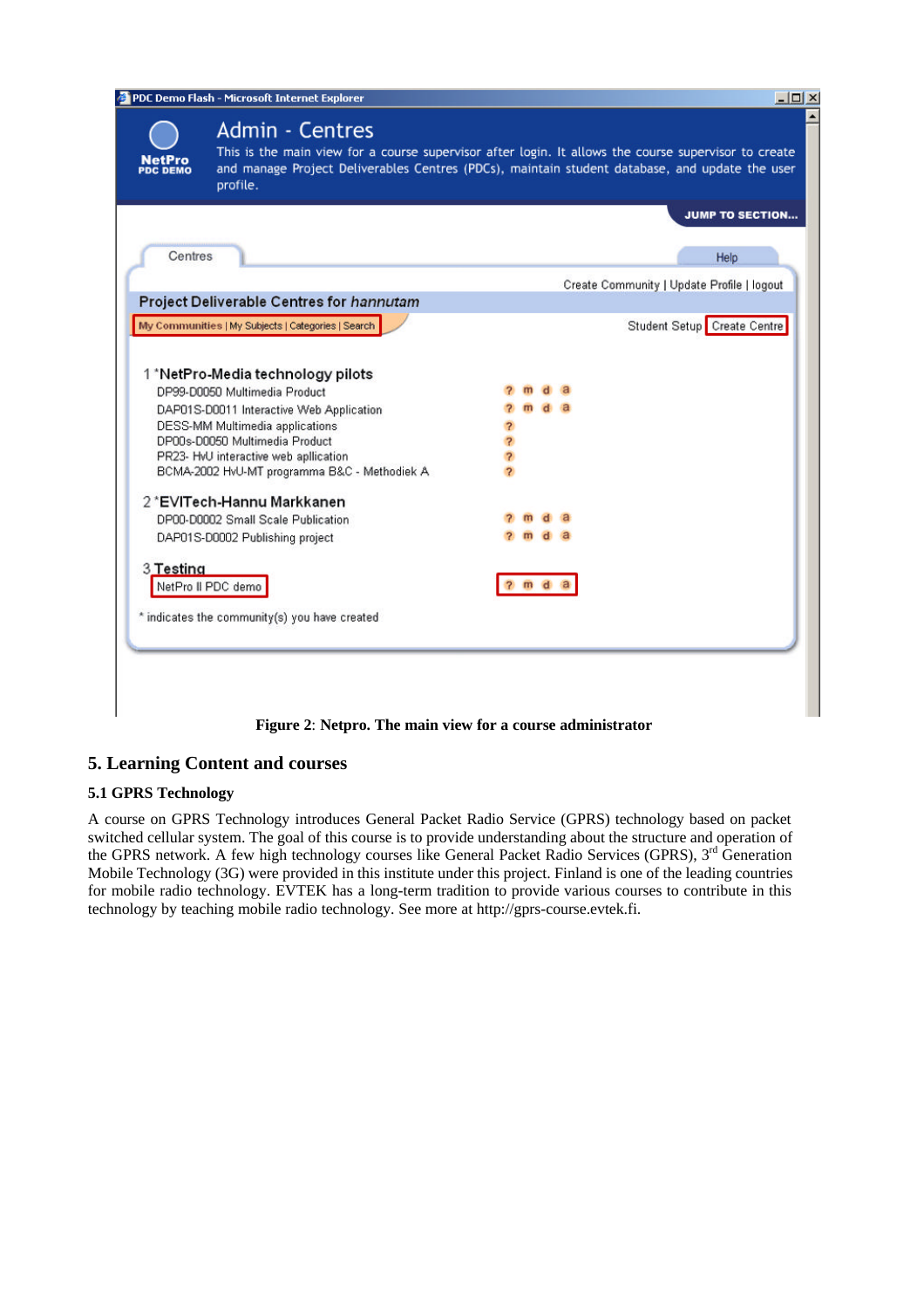# **General Packet Radio Service (GPRS)**





#### **5.2 Internet Programming**

The Internet Programming course is divided into three parts. The first covers the OSI model, including standards and protocols used in data communication, network models and descriptions and design needs of network–based services. The Second part show the TCP/IP protocol, architecture and technologies, comparing it with the OSI model, and describing the operation and mechanisms of the Internet entities. The last part covers the design and implementation of a client side network application and of a server hosted network applications and the design and implementation of simple Embedded TCP/IP network applications.

#### **5.3 Wireless Internet Programming**

The Wireless Internet Programming is divided into five parts, starting with an overview of the hardware of wireless networks and its main characteristics, and differences between wired and wireless network and their influence in the coding procedure. The second part covers a vision of wireless devices, their hardware restrictions and problems when using wireless Internet, as well as their operative systems and graphical user interface. The third part goes through the special Internet languages prepared for wireless networks. These last two parts concentrate on how to program different mobile services/devices using Java. The fourth shows different options of programming languages for wireless devices and giving special emphasis on Java and how to program applications that would run in every wireless device with Java support. Finally, there is a special chapter dedicated to Nokia Communicator 9210i. This chapter teaches how to make applications in Java for that device, beginning from the mythical "Hello World" to more complicating programs accessing Internet services and special functionalities of the device. Since wired and wireless Internet programming have many items in common, we added a special annex about Java networking, how to program ports and sockets and the most important command in Java for this task. A set of Java programs including source code and compiled classes are developed and tested and ready to be re-used with the courses. Instructions on how to install the programs in the emulators and devices are provided as well.

All courses are in English and consist of Computer Aided Education (CAE) program and source material on the web (See figure 3). The students will study CAE course independently. The courses contain intermediate exams, which students must pass. The teachers or tutors will provide assistance on a forum. The courses are terminated to the final exam.

All courses materials are available from the web and they consist of the CAE courses on web and additional material available from the courses web site as well. If additional information is needed, a list of reference material is attached to the end of each course section.

### **6. Impact on Target Groups**